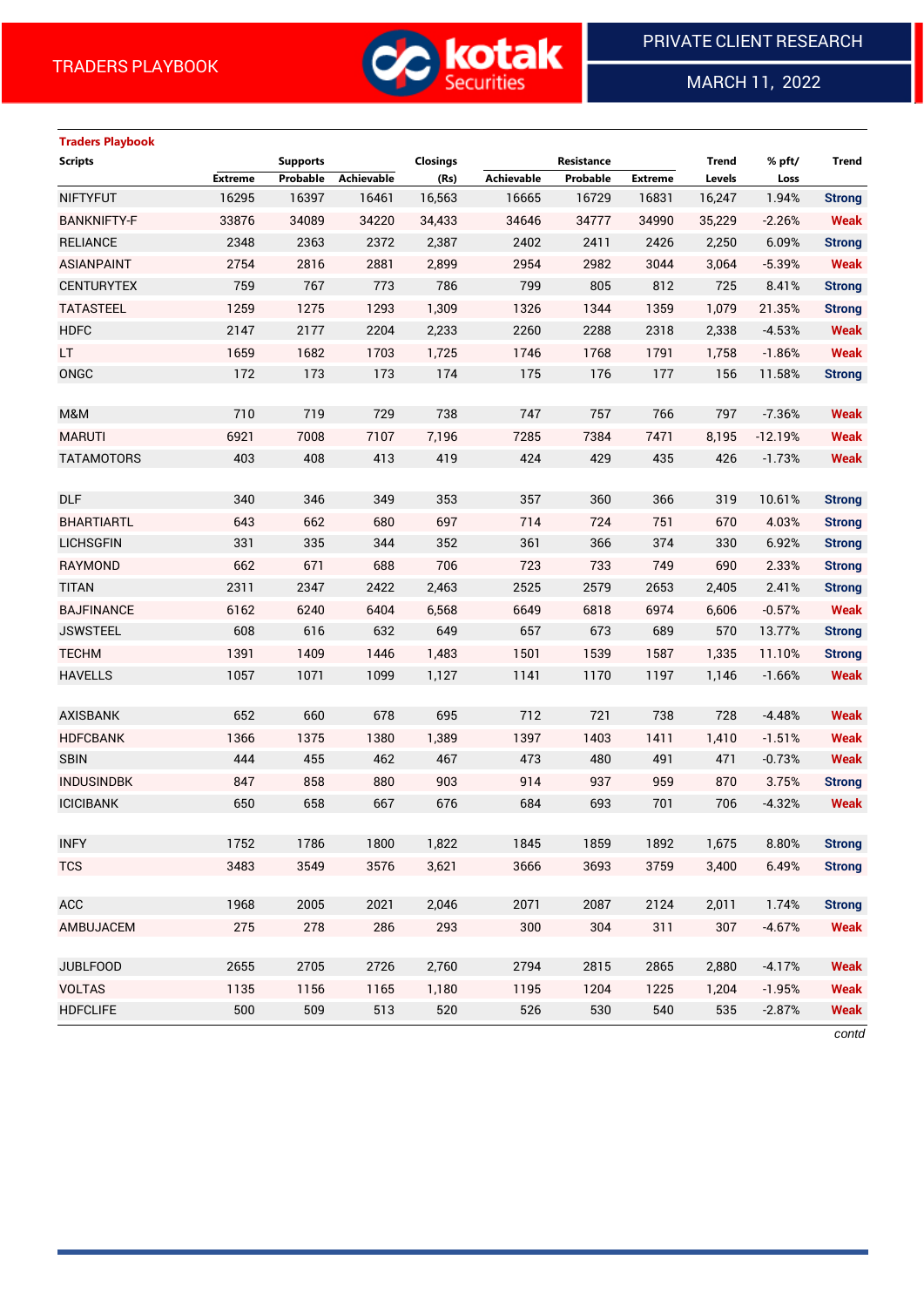## **Closing Pricess**

Closing price is that price at which a scrip closes on the previous day. Traders can start their intraday trade on this level. The stock or index should sustain above or below the closing price else you should exit the trade. Ideally, half a percent should be the stop loss above or below the closing price to enter the trade.

## **Trend**

Trend is the level at which the tendency of Indices and Stocks can be identified. For best results, you can use the 'Trend Remarks' to trade. A 'Weak' trend means that traders can trade with a negative bias. If the trend is 'Strong', you can trade long with a positive bias. Base price should be the closing price.

#### **Achievable (Supp/Resis)**

It is the price which can be achieved if the Index/Stock trades above or below the closing price. During normal course of trading, first levels are important as one can take profits around first resistance and supports levels.

## **Probable (Supp/Resis)**

It's a second resistance/support and can be achieved if stocks/indices are in trending mode. Events can lead stocks and indices to reach these levels.

## **Extreme levels**

Sometimes, the stocks fall or rise to their average lowest or highest levels FOR THE DAY and that may act as an excellent contra buying or selling opportunity with a stop loss given in the table. This means buying around extreme support and selling around extreme resistance strictly with a given stop loss. For e.g. If the extreme support for Nifty is given at 5605, and in case the market comes down to similar levels, then you can initiate long positions with the given 'stop loss for long' in the column, say at 5585. If it breaks 5585 then the trader must exit the position. This is valid on both the sides.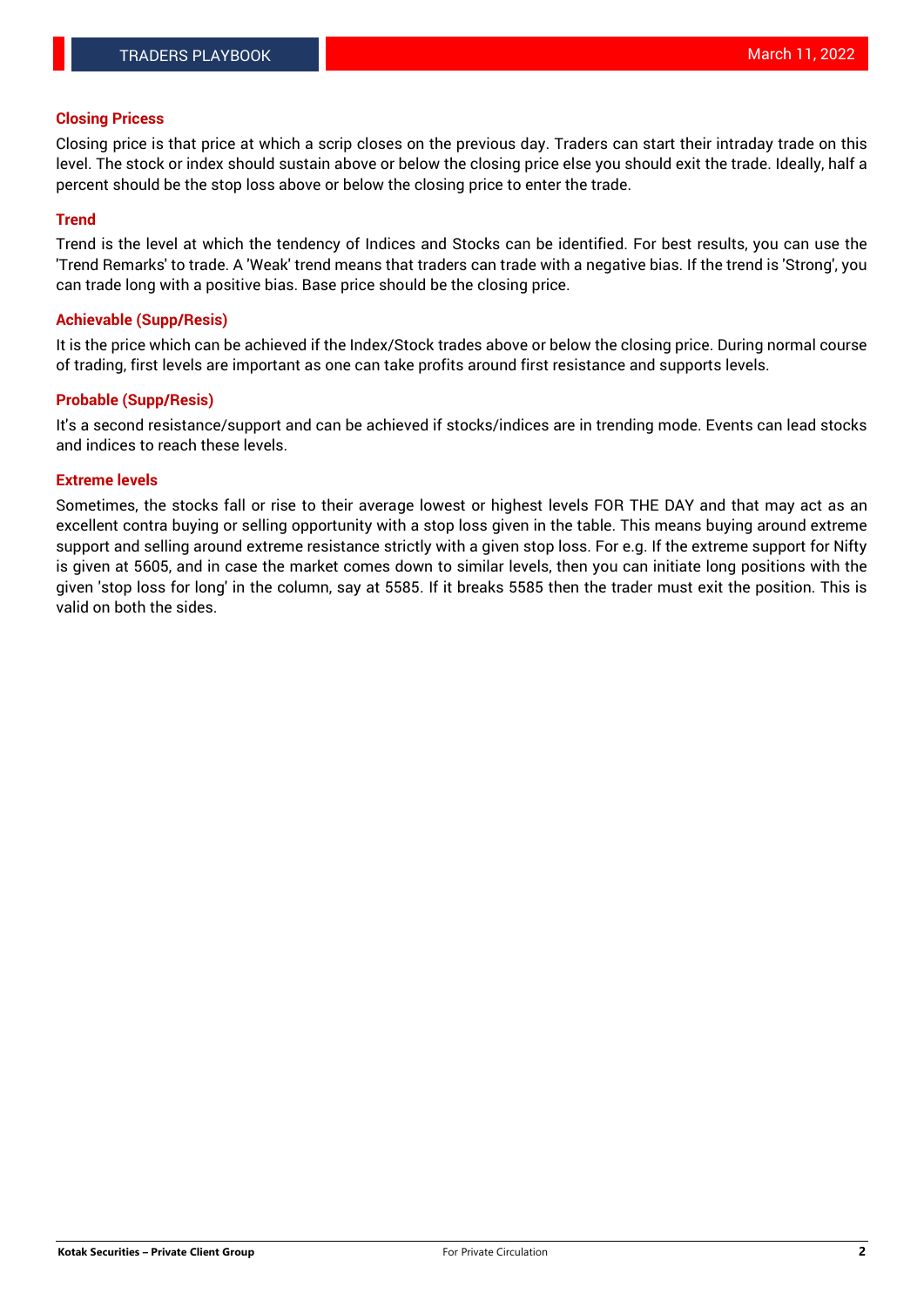## **RATING SCALE (PRIVATE CLIENT GROUP)**

| <b>BUY</b>             | -                 | A condition that indicates a good time to buy a stock. The exact circumstances of the signal will be determined by the indicator that an<br>analyst is using.  |
|------------------------|-------------------|----------------------------------------------------------------------------------------------------------------------------------------------------------------|
| SELL                   | -                 | A condition that indicates a good time to sell a stock. The exact circumstances of the signal will be determined by the indicator that an<br>analyst is using. |
| <b>Stop Loss Order</b> | $\qquad \qquad -$ | An instruction to the broker to buy or sell stock when it trades beyond a specified price. They serve to either protect your profits or<br>limit your losses.  |

#### **FUNDAMENTAL RESEARCH TEAM (PRIVATE CLIENT GROUP)**

**Shrikant Chouhan Arun Agarwal Amit Agarwal, CFA Hemali Dhame** Head of Research Auto & Auto Ancillary Transportation, Paints, FMCG Banking & Finance shrikant.chouhan@kotak.com arun.agarwal@kotak.com agarwal.amit@kotak.com Hemali.Dhame@kotak.com

**Jatin Damania Purvi Shah Rini Mehta K. Kathirvelu** Metals & Mining, Midcap **Pharmaceuticals** Research Associate Support Executive jatin.damania@kotak.com [purvi.shah@kotak.com](mailto:purvi.shah@kotak.com) rini.mehta@kotak.com [k.kathirvelu@kotak.com](mailto:k.kathirvelu@kotak.com)  $+91$  22 6218 6440  $+91$  22 6218 6432

**Sumit Pokharna Pankaj Kumar** sumit.pokharna@kotak.com pankajr.kumar@kotak.com +91 22 6218 6438 +91 22 6218 6434

Oil and Gas, Information Tech Construction, Capital Goods & Midcaps

+91 22 6218 5408 +91 22 6218 6443 +91 22 6218 6439 +91 22 6218 6433

**TECHNICAL RESEARCH TEAM (PRIVATE CLIENT GROUP)**

[shrikant.chouhan@kotak.com](mailto:shrikant.chouhan@kotak.com) [amol.athawale@kotak.com](mailto:amol.athawale@kotak.com) Research Associate +91 22 6218 5408 +91 20 6620 3350 [sayed.haider@kotak.com](mailto:sayed.haider@kotak.com)

**Shrikant Chouhan Amol Athawale Sayed Haider**

+91 22 62185498

# **DERIVATIVES RESEARCH TEAM (PRIVATE CLIENT GROUP)**

 $+91$  22 6218 5497

**Sahaj Agrawal Prashanth Lalu Prasenjit Biswas, CMT, CFTe** [sahaj.agrawal@kotak.com](mailto:sahaj.agrawal@kotak.com) [prashanth.lalu@kotak.com](mailto:prashanth.lalu@kotak.com) [prasenjit.biswas@kotak.com](mailto:prasenjit.biswas@kotak.com)